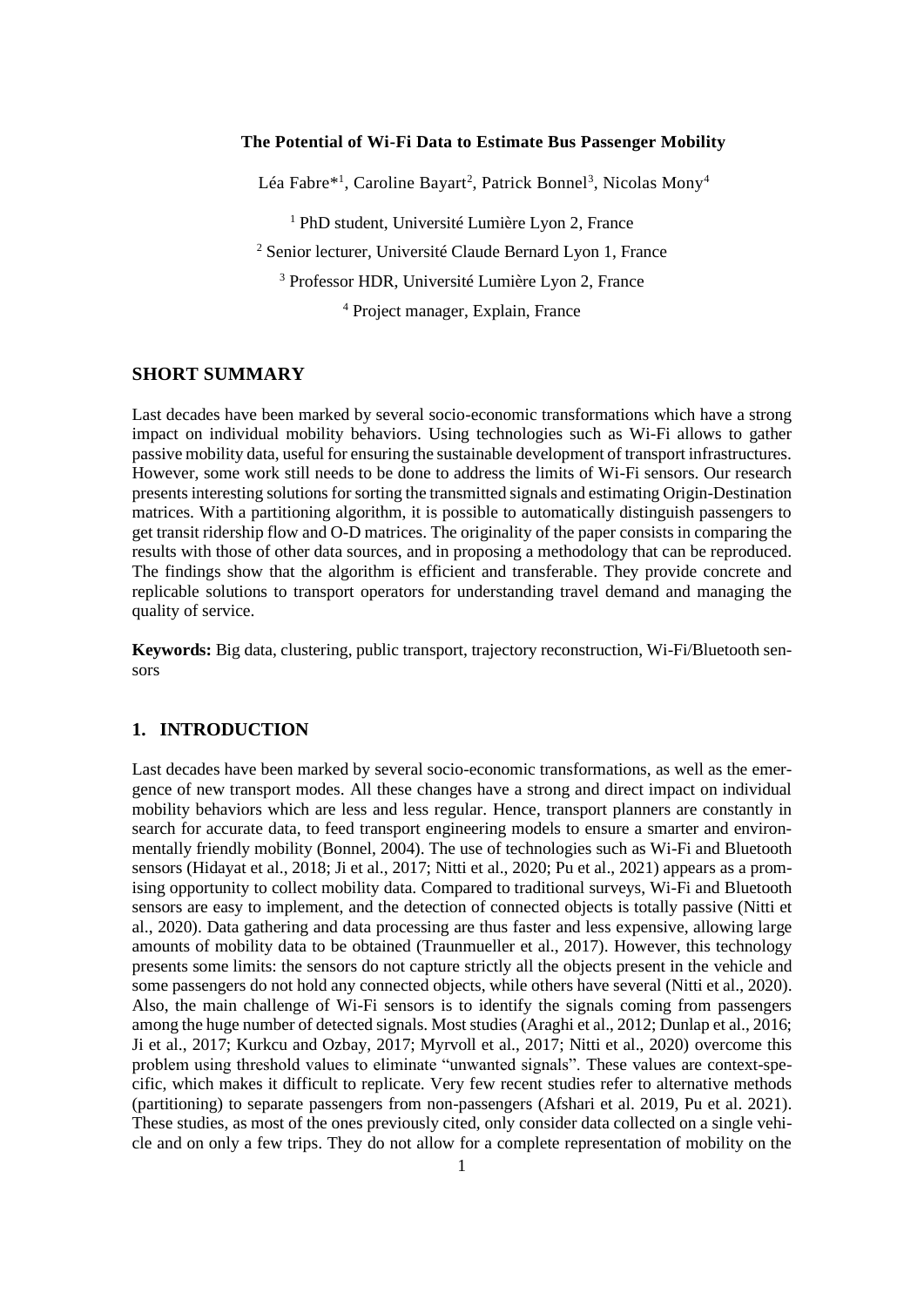network, neither for temporal variations. To address these limits, this study aims at identifying methods to select signals coming from bus passengers which are no longer dependent on threshold values. That is to say, to develop a method which could be replicable on other bus lines and other agglomerations. Hence, it uses a partitioning algorithm to select signals coming from bus passengers. The results are confronted with several sources of real data commonly used in transport planning (optical counts and O-D onboard survey). The developed method is first applied to data collected on a small period of time, then we increase the perimeter and the length of the data collection, to prove the replicability of the method. The objective is to confirm the quality of mobility data gathered continuously in public transport by Wi-Fi sensors, validate the use of clustering algorithms to get O-D matrices from these passive data, and show the replicability of this method.

#### **2. METHODOLOGY**

As there is a lot of noise in the data collected with Wi-Fi sensors, some pre-processing has been carried out. First, in line with the literature, some variables were computed. These variables can be related to a signal or an object. Then, some objects considered as "non-valid" are removed. It concerns objects with a travel distance or duration null or greater than the maximum observed on the network. At this point, the size of the database is already considerably reduced.

To select signals emitted by bus passengers we apply a clustering algorithm which is not context dependent. The K-means algorithm was chosen for its simplicity and computation speed. It allows to split observations of a set of points  $x_1, x_2, ..., x_n$ , in *k* clusters  $S_1, S_2, ..., S_k$ , so that the distance between points of a same cluster is minimized:

$$
min \sum_{i=1}^{k} \sum_{x_j \in S_i} d(x_j, \mu_i)
$$
 (1)

with  $\mu_i$  the barycentre of the points in  $S_i$ .

Before applying the K-means algorithm, we processed a principal component analysis (PCA) on all the variables computed, from which we kept the smaller number of PCs providing at least 80% of the total variance. These PCs were used as input variables for the K-means algorithm. To find the best appropriate number of clusters expected, we implemented the elbow method. This led to a number of 10 clusters.

Once the clusters are formed, some are defined as passengers signal and others as unwanted signals, based on the properties of the clusters. Clusters identified as "non-passengers" are then eliminated, and the Origin-Destination matrix is finally built from the passenger signals clusters.

# **3. RESULTS AND DISCUSSION**

The data collection sensor used in this study is called "Laflowbox". It measures mobility thanks to an electromagnetic wave sensor which detects connected objects (smartphone, smartwatch…). Two data collections were used for this study. The first one took place on the 11<sup>th</sup> of October 2018, on the line T3 of the TEOR (Transport Est Ouest Rouennais) network, in Rouen, France. The second lasted three months from November 2019 to January 2020, on lines T1, T2 and T3. To compare Wi-Fi results with ground truth data, we used reliable behavioral data coming from a face-to-face Origin-Destination on-board survey and optical counts coming from cameras positioned in buses.

#### *Clustering*

By applying the K-means algorithm to our dataset, we get 10 clusters of detected tracks. Almost 70% of the total variance is explained by the intergroups variance, so the clustering method used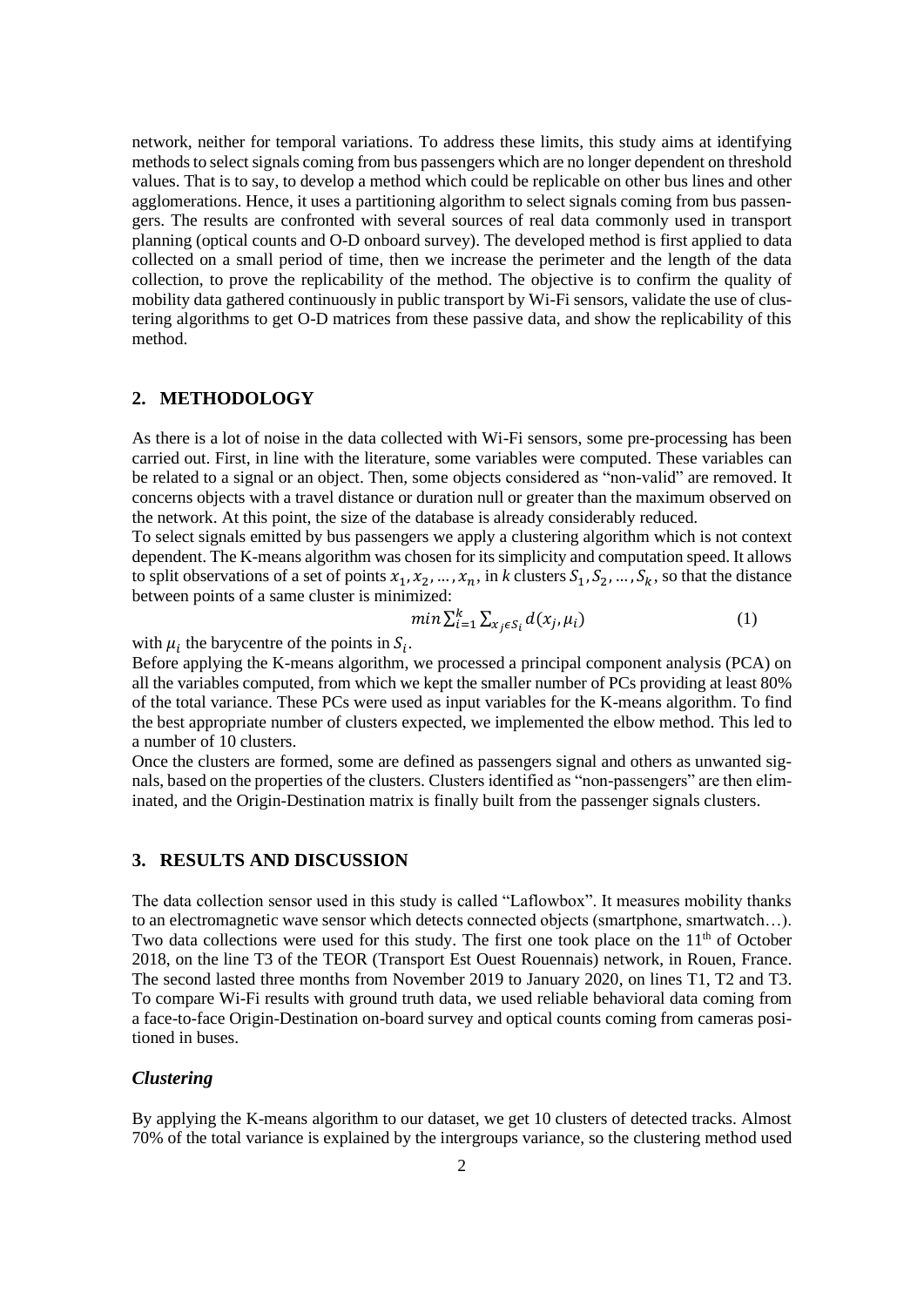separates the tracks quite well. Based on the characteristics of the different groups identified by the clustering (**table 1**), we can classify the tracks as coming from "passengers" or "non-passengers".

| Clusters | <b>Observations</b> | Number of<br>detections<br>per track | Track speed<br>(m/s) | Distance<br>from track<br>barycenter<br>std devia-<br>tion(m) | Track signal<br>strength std<br>deviation<br>(dBa) | Distance<br>from next<br>signal std<br>deviation<br>(m) | Time lapse<br>from next<br>signal std<br>deviation (s) |
|----------|---------------------|--------------------------------------|----------------------|---------------------------------------------------------------|----------------------------------------------------|---------------------------------------------------------|--------------------------------------------------------|
|          | 10.8%               | 8                                    | 2.02                 | 24                                                            | 1.66                                               | 1209                                                    | 32582                                                  |
| っ        | $1.6\%$             | 78                                   | 3.97                 | 383                                                           | 4.65                                               | 307                                                     | 14011                                                  |
| 3        | 4.7%                | 5                                    | 4.15                 | 62                                                            | 2.08                                               | 2508                                                    | 70467                                                  |
| 4        | 50.9%               | 8                                    | 1.34                 | 13                                                            | 1.45                                               | 60                                                      | 9987                                                   |
|          | $10.5\%$            | 6                                    | 7.50                 | 30                                                            | 1.47                                               | 294                                                     | 22757                                                  |
| 6        | $7.5\%$             | 6                                    | 2.96                 | 45                                                            | 1.80                                               | 528                                                     | 165416                                                 |
|          | $1.8\%$             | 11                                   | 2.82                 | 105                                                           | 13.46                                              | 469                                                     | 31069                                                  |
| 8        | $0.2\%$             | 240                                  | 4.09                 | 611                                                           | 5.51                                               | 190                                                     | 7787                                                   |
| 9        | $7.7\%$             | 13                                   | 4.37                 | 240                                                           | 3.99                                               | 656                                                     | 35650                                                  |
| 10       | $4.3\%$             | 16                                   | 4.74                 | 616                                                           | 5.11                                               | 876                                                     | 41380                                                  |

**Table 1: Main characteristics of each cluster**

Clusters 2, 8, 9 and 10 seem to be composed of signals emitted from connected objects belonging to bus passengers. We can then build the Origin-Destination matrix from the tracks of the selected clusters and compare it to ground-truth data, to determine if the methodology leads to relevant results.

## *Comparison to ground truth data*

For comparison with the first data collection campaign, we dispose, of optical counts and of an O-D onboard survey implemented on the same day on all vehicles circulating on line T3. We look at several indicators to evaluate the correspondence between two data sources. Comparing Wi-Fi data and optical counts, the R-squared values are all above 0.70 for the distribution of trip starting/ending stops and above 0.80 for the bus loads. This reflects a good fit between the two data sources. **Figure 1** shows the relative bus loads for line T3.



**Figure 1: (a) Relative bus load – T3 direction 1 - 2018; (b) Relative bus load – T3 direction 2 - 2018.**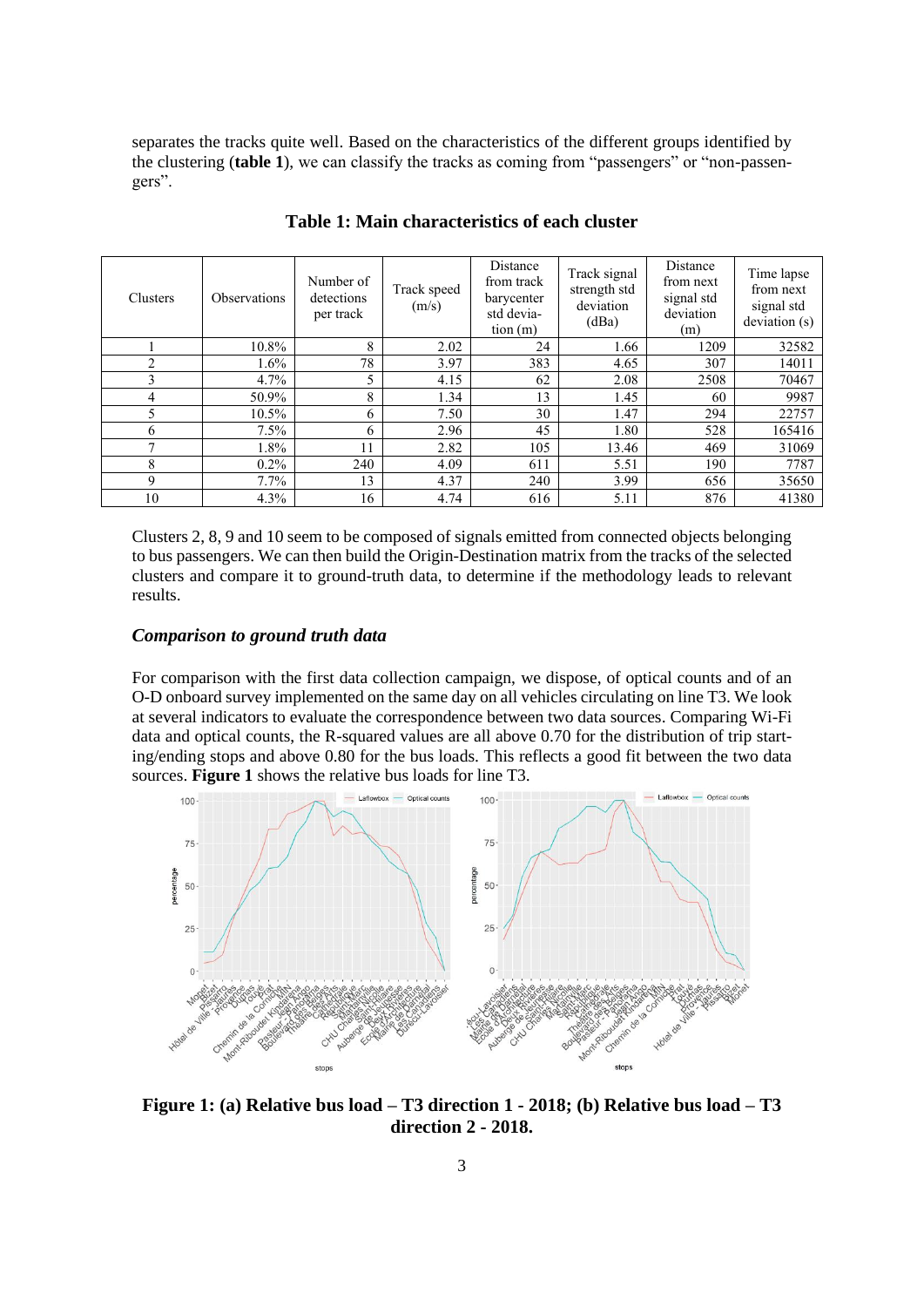However, at some stops, a noticeable difference appears. The observation of each O-D pair computed from Wi-Fi data and the onboard survey suggests that these differences mainly come from an excess of small trips originating or ending in the central zone.

## *Replicability of the method*

In order to validate the replicability of the methodology to a larger scale, we analyze data from the second data collection campaign. Here again, we dispose of optical counts for comparison. We will use the O-D onboard survey implemented in 2018 to compare O-D pairs. R<sup>2</sup> values for the comparison between Wi-Fi data and optical counts are given in **Table 2**. And bus loads are represented in **Figure 2**. Here again, trips derived from Wi-Fi data collected in buses match quite well optical counts.

Direction 1 Direction 2 Boardings Alightings Bus load Boardings Alightings Bus load T1 0.73 0.59 0.95 0.73 0.77 0.97 T2 0.29 0.50 0.79 0.62 0.49 0.79 T3 0.68 0.63 0.91 0.81 0.55 0.90

**Table 2: R² values between Wi-Fi data and Optical counts 2019/2020.**



**Figure 2: (a) Relative bus load – T3 direction 1 – 2019/2020; (b) Relative bus load – T3 direction 2 – 2019/2020.**

Hence, we have shown that the methodology developed for a Wi-Fi dataset collected with a lot of sensors placed in vehicles circulating on a single line on a single day of 2018 can be applied to another dataset. The observation of each O-D pair computed from Wi-Fi data and the onboard survey shows the same trends as the one observed in 2018, i.e. the excess of small trips. Several hypotheses can be mentioned to explain these differences. They concern the Wi-Fi sensor (antenna coverage) but also the O-D survey (underestimation of small trips). Some adjustment to the method could be suggested too, like placing several sensors in the same bus, or improving the clustering algorithm.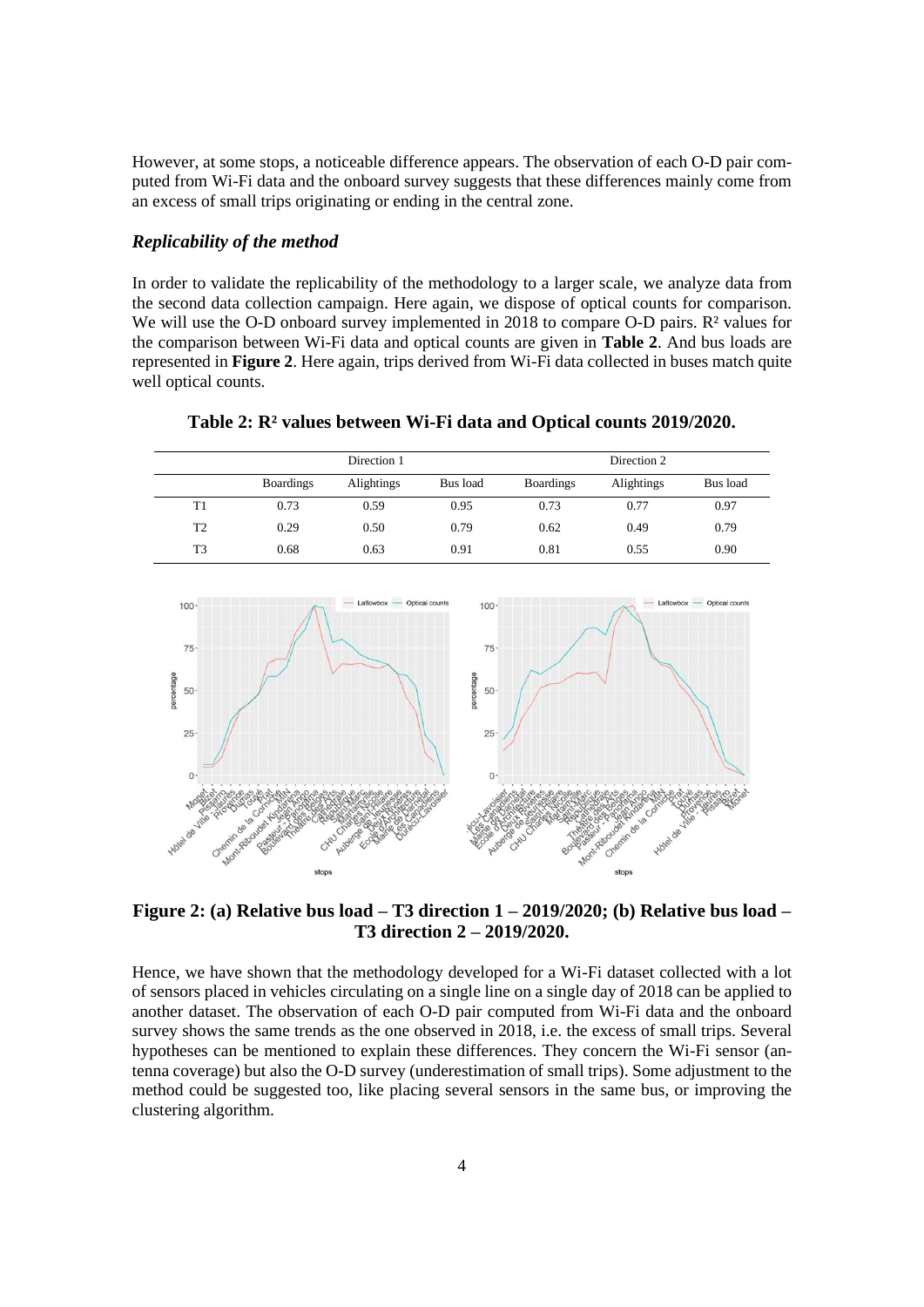#### **4. CONCLUSIONS**

In recent years, Wi-Fi sensors installed in city buses emerged as a new way of collecting mobility data to understand the travel behavior of inhabitants. As a passive method, it requires no effort from passengers and represents a marginal cost for the public authority. This study uses the Kmeans algorithm to automatically identify the Wi-Fi signals of connected objects belonging to bus passengers and build an Origin-Destination matrix. This automatic process avoids the commonly used step of evaluating threshold values for each new experiment and makes the method replicable to other bus lines and other agglomerations. Also, by comparing Wi-Fi data collected in buses with other real data sources, this study showed the reliability of Wi-Fi data to understand mobility behaviors. Transposing this comparison to a second dataset, collected on a larger perimeter and a longer period, the study also shows the replicability of the method. The quality of mobility data gathered continuously in public transport by Wi-Fi sensors is confirmed, as well as the relevance of using clustering algorithms to automatically get O-D matrices from these passive data. By making it free of temporal and spatial considerations, the methodology used in this study is an interesting answer for ensuring the sustainable development of transport infrastructures.

#### **ACKNOWLEDGMENT**

This research was conducted as part of a research agreement between Explain, the Urban Planning, Economics and Transport Laboratory (LAET) and the Actuarial and Financial Sciences Laboratory (LSAF). The authors acknowledge them for the financial support. The Métropole Rouen Normandie is also thanked for providing the data.

## **REFERENCES**

- Afshari, H.H., Jalali, S., Ghods, A.H., Raahemi, B., 2019. An Intelligent Traffic Management System Based on the Wi-Fi and Bluetooth Sensing and Data Clustering, in: Arai, K., Bhatia, R., Kapoor, S. (Eds.), Proceedings of the Future Technologies Conference (FTC) 2018, Advances in Intelligent Systems and Computing. Springer International Publishing, Cham, pp. 298–312. https://doi.org/10.1007/978-3-030-02686-8\_24
- Araghi, B.N., Christensen, L.T., Krishnan, R., Lahrmann, H., 2012. Application of Bluetooth Technology for Mode-Specific Travel Time Estimation on Arterial Roads, in: Proceedings from the Annual Transport Conference at Aalborg University. https://doi.org/10.5278/ojs.td.v1i1.5644
- Bonnel, P., 2004. Prévoir la demande de transport.
- Bonnel, P., Bayart, C., Smith, B., 2015. Workshop Synthesis: Comparing and Combining Survey Modes. Transp. Res. Procedia, Transport Survey Methods: Embracing Behavioural and Technological Changes Selected contributions from the 10th International Conference on Transport Survey Methods 16-21 November 2014, Leura, Australia 11, 108–117. https://doi.org/10.1016/j.trpro.2015.12.010
- Bonnel, P., Munizaga, M.A., 2018. Transport survey methods-in the era of big data facing new and old challenges. *Transp. Res. Procedia* 32, 1–15.
- Dunlap, M., Li, Z., Henrickson, K., Wang, Y., 2016. Estimation of origin and destination information from Bluetooth and Wi-Fi sensing for transit. *Transp. Res. Rec*. 2595, 11–17. https://doi.org/10.3141/2595-02